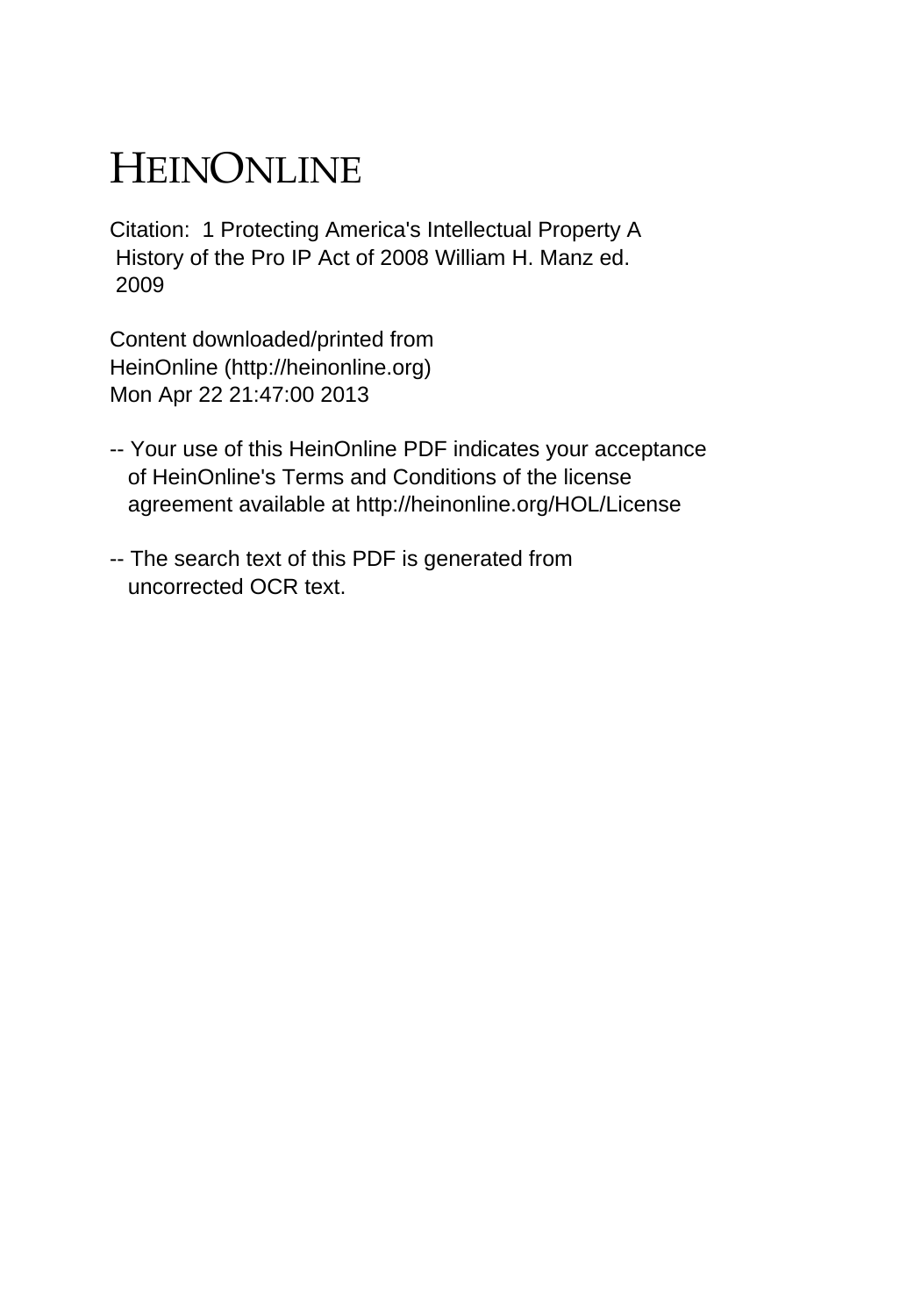## **Protecting America's Intellectual Property:**

**A Legislative History of the Pro IP Act of 2008**

> Volume **1** Document Numbers **1-29**

> > *Edited by*

William H. Manz *Senior Research Librarian St. John's University School of Law*

> William **S. Hein &** Co., Inc. Buffalo, New York 2009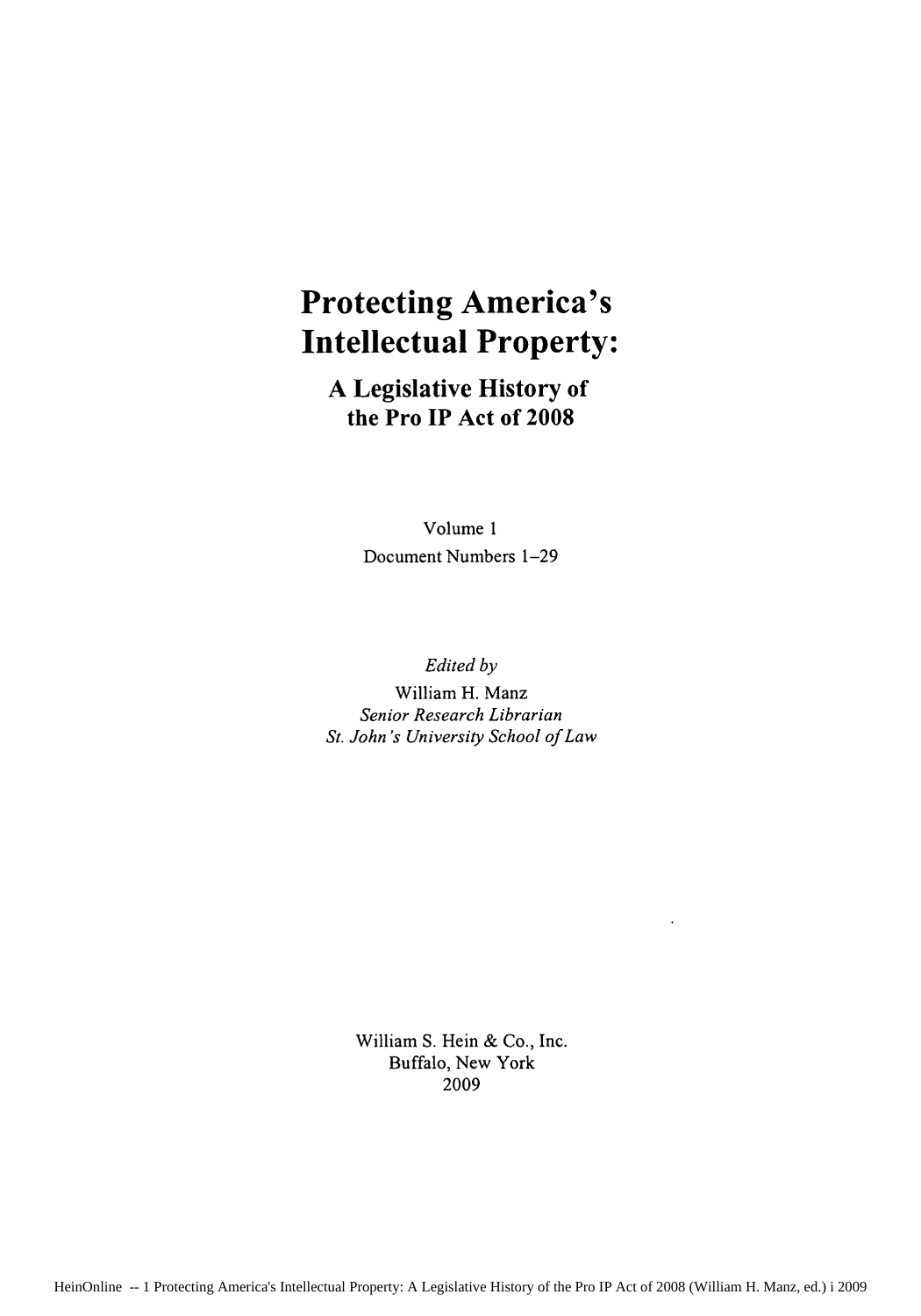ISBN 978-0-8377-1788-3 (set)

Introduction and selection and arrangement of materials © 2009 William S. Hein & Co., Inc.

Printed in the United States of America

The quality of this reprint is equivalent to the quality of the original work.



This volume is printed on acid-free paper by William S. Hein & Co., Inc.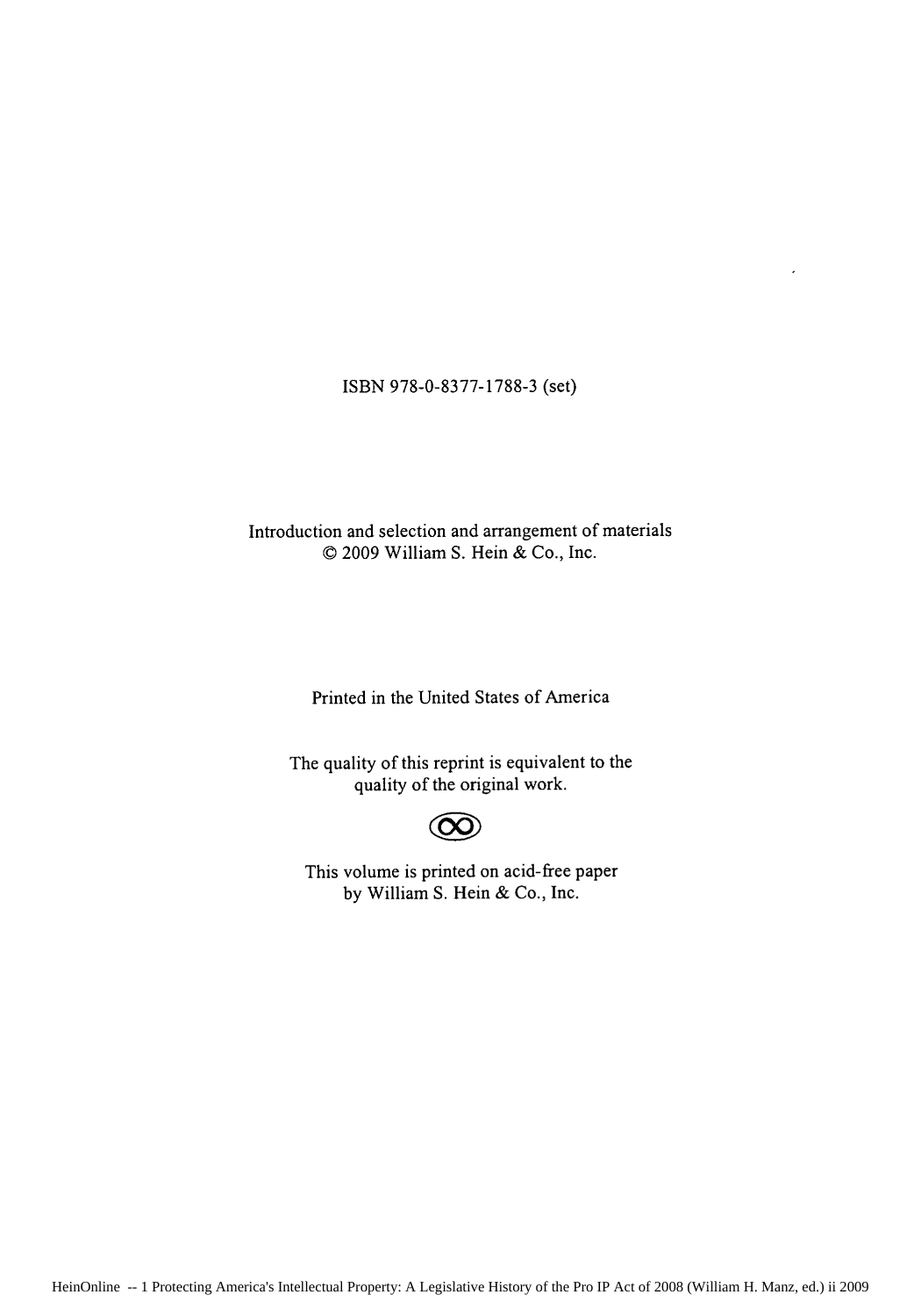## **SUMMARY TABLE OF CONTENTS**

Introduction

Legislative Chronology

Bibliography

Master Table of Documents Part I – The Law Part **IL-** Bill Versions Part III - Related Bills Part IV - Presidential Materials Part V - Congressional Record Part VI - Related Report Part VII - Related Hearings Part VIII - Miscellaneous